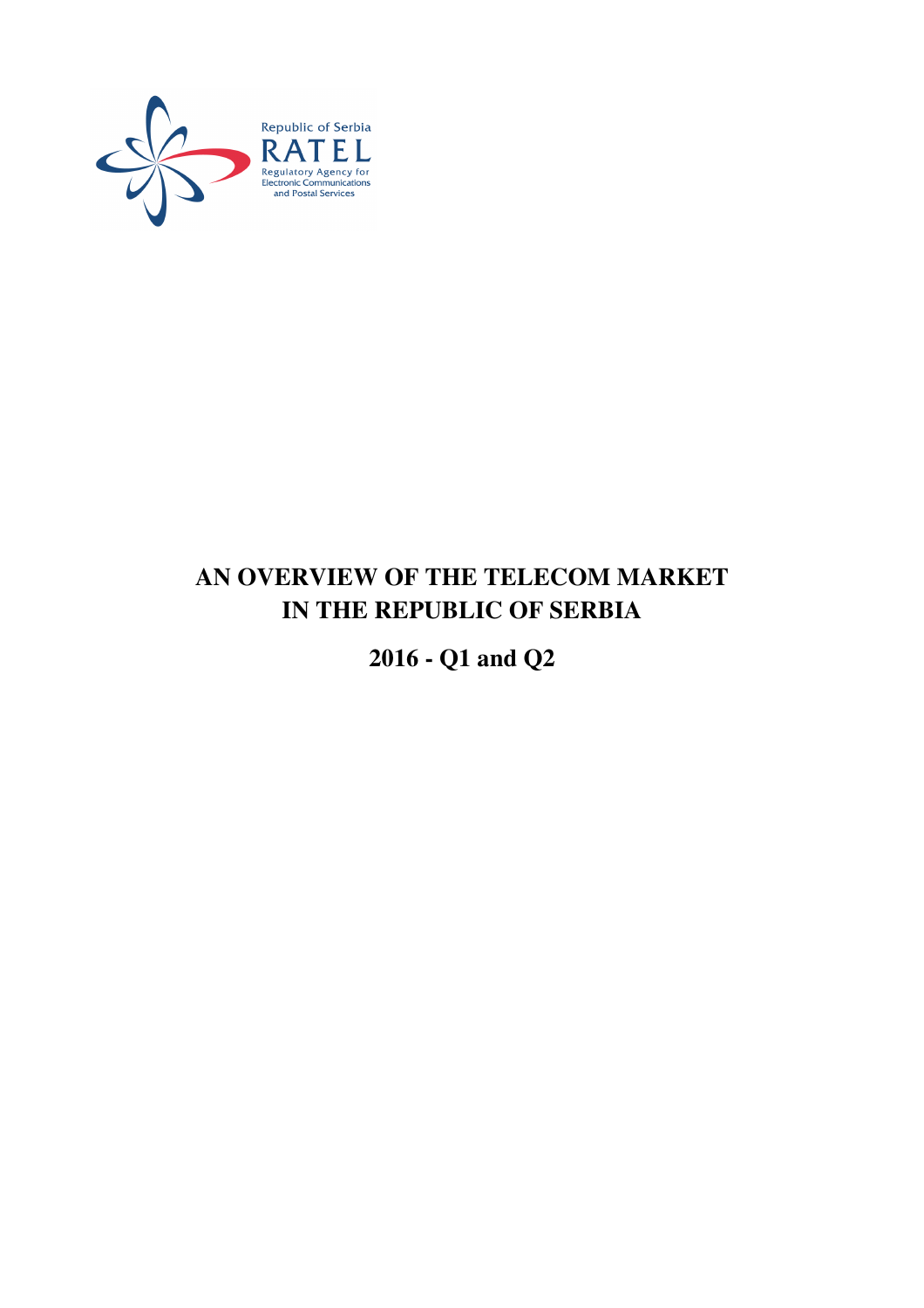The Regulatory Agency for Electronic Communications and Postal services analyzed the 2016 Q1 and Q2 data, and compared them to the 2015 Q4 data, collected from the operators. The results are presented in further text.

The presented data reflect the overall market status for the given quarters. They comprise the actual quarterly figures of the leading operators which represent 90% of the market; while an estimate based on the year 2015 data was used for the remaining 10% of the operators which were not asked to submit data. Subsequently, the total quarterly report may show discrepancies with respect to the data collected for the yearly report. The Agency shall not be held responsible for the correctness of the quarterly data submitted by the operators.

# **Public Fixed Telecommunications Networks and Services**

Up to 30 June 2016, the public telephone service over fixed-line network was provided by 24 registered operators. Approximately 2.5 million fixed telephony subscribers generated approximately 1.4 billion minutes of traffic. The market data include the CDMA subscribers and traffic.

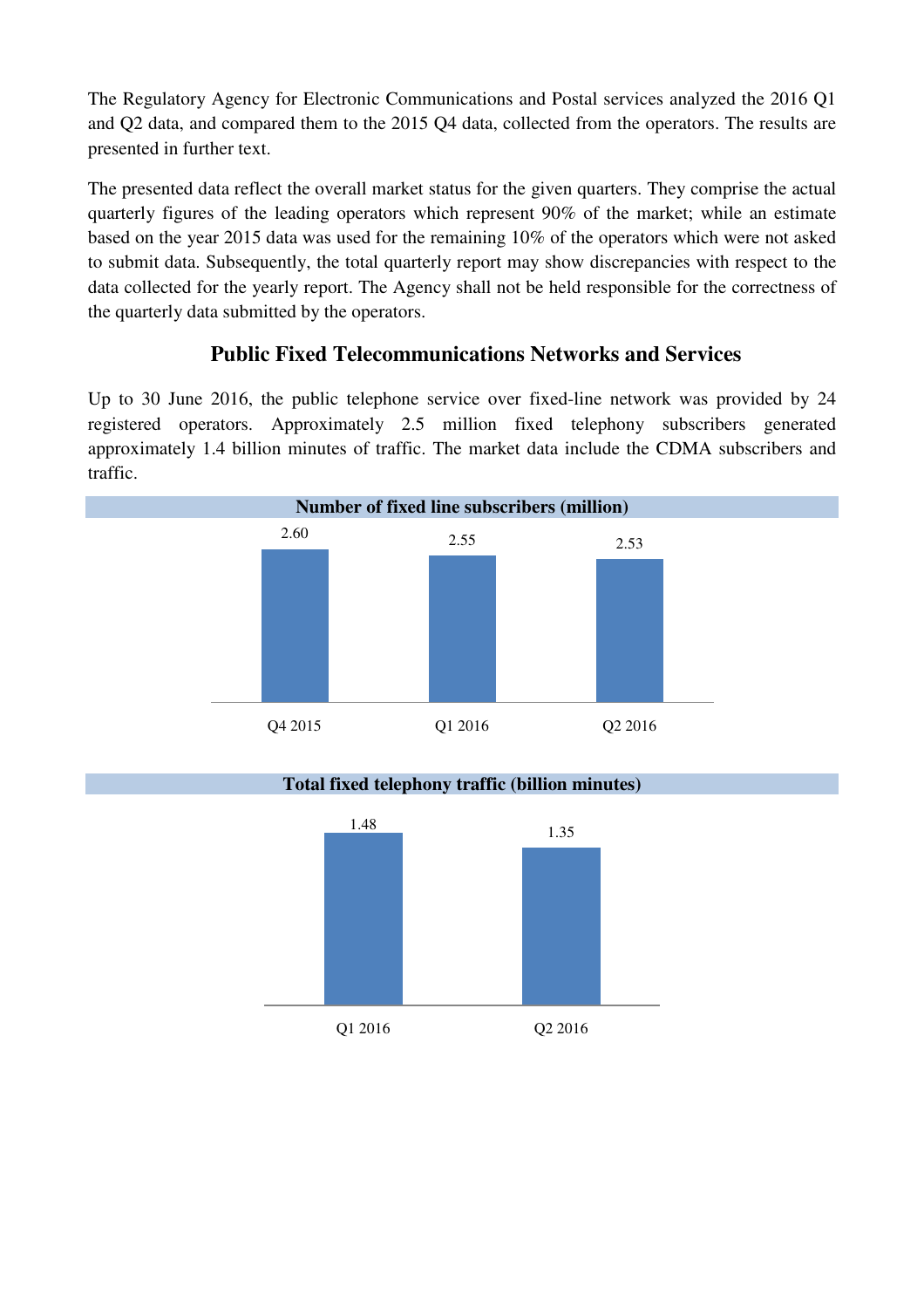Residential users. i.e. natural entities, cover 90% of the fixed telephony subscribers, a constant for the analyzed quarters.



The national traffic is dominant within fixed line networks, amounting to over 92% of the total traffic, in all three analyzed quarters.



The outgoing telephone calls are primarily directed towards other fixed networks, while incoming calls dominate the international traffic.



The number of fixed telephony number portings was between 16 and 17 thousand per quarter, or over 5 thousand per month.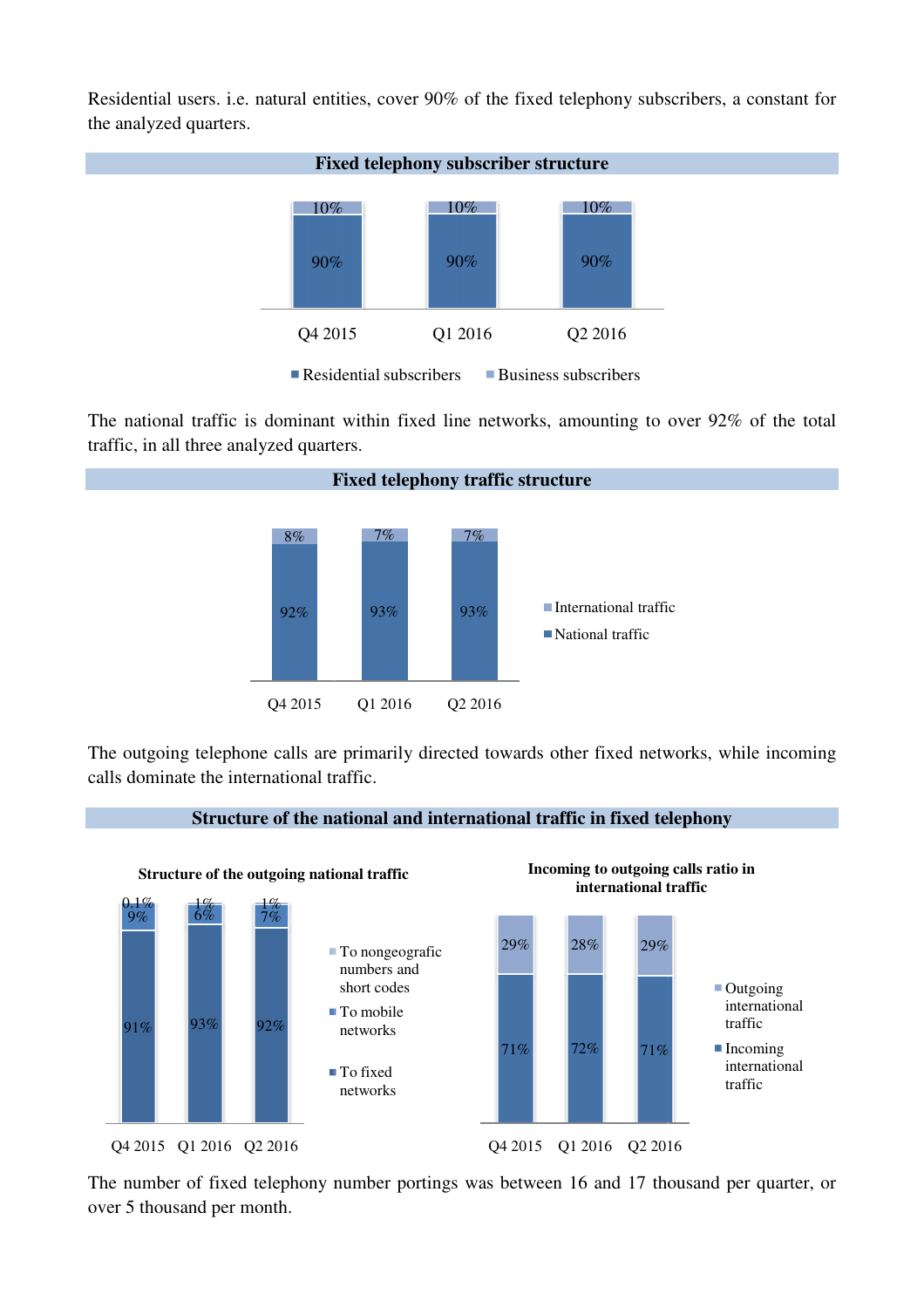

### **Public Mobile Telecommunications Networks and Services**

The quarterly mobile telephony market indicators include the data submitted by all three operators, i.e. 100% of the market. 9 million active mobile telephony subscribers generated approximately 4 billion minutes of national and international voice traffic and sent approximately 2 billion messages as the quarterly average.

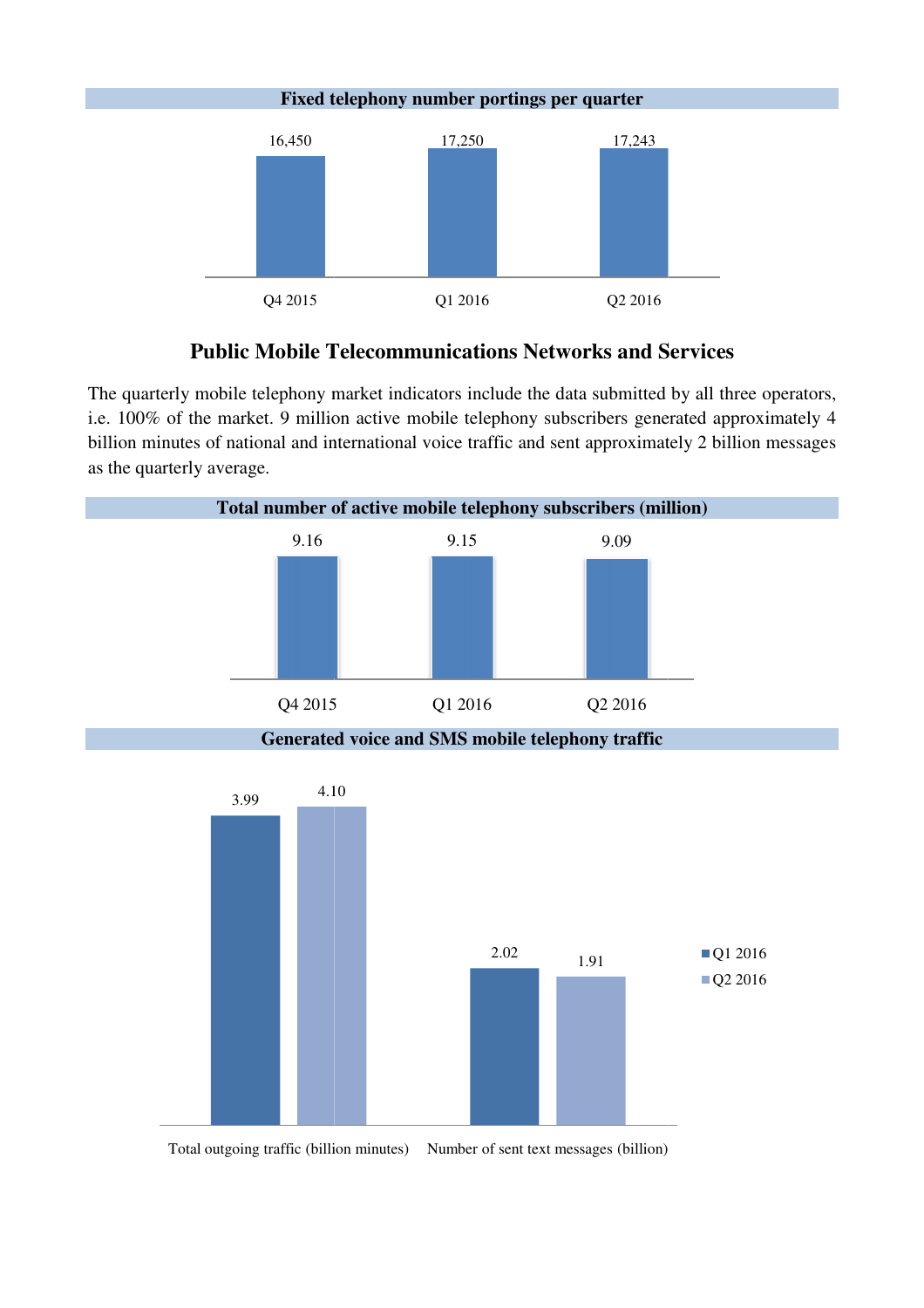As of the 2016 Q1, the number of postpaid subscribers exceeded the number of prepaid subscribers, displaying gradual growth in the given period. The postpaid subscribers are still primarily residential users, but their share is slowly decreasing in favour of business users. paid subscribers exceeded the number of p<br>iven period. The postpaid subscribers<br>vly decreasing in favour of business users.



The majority of the outgoing traffic is generated within the same network. More roaming traffic is generated by subscribers of foreign networks than by subscribers of national networks.



The number of mobile telephony number portings was approximately 31 thousand per quarter, or over 10 thousand per month.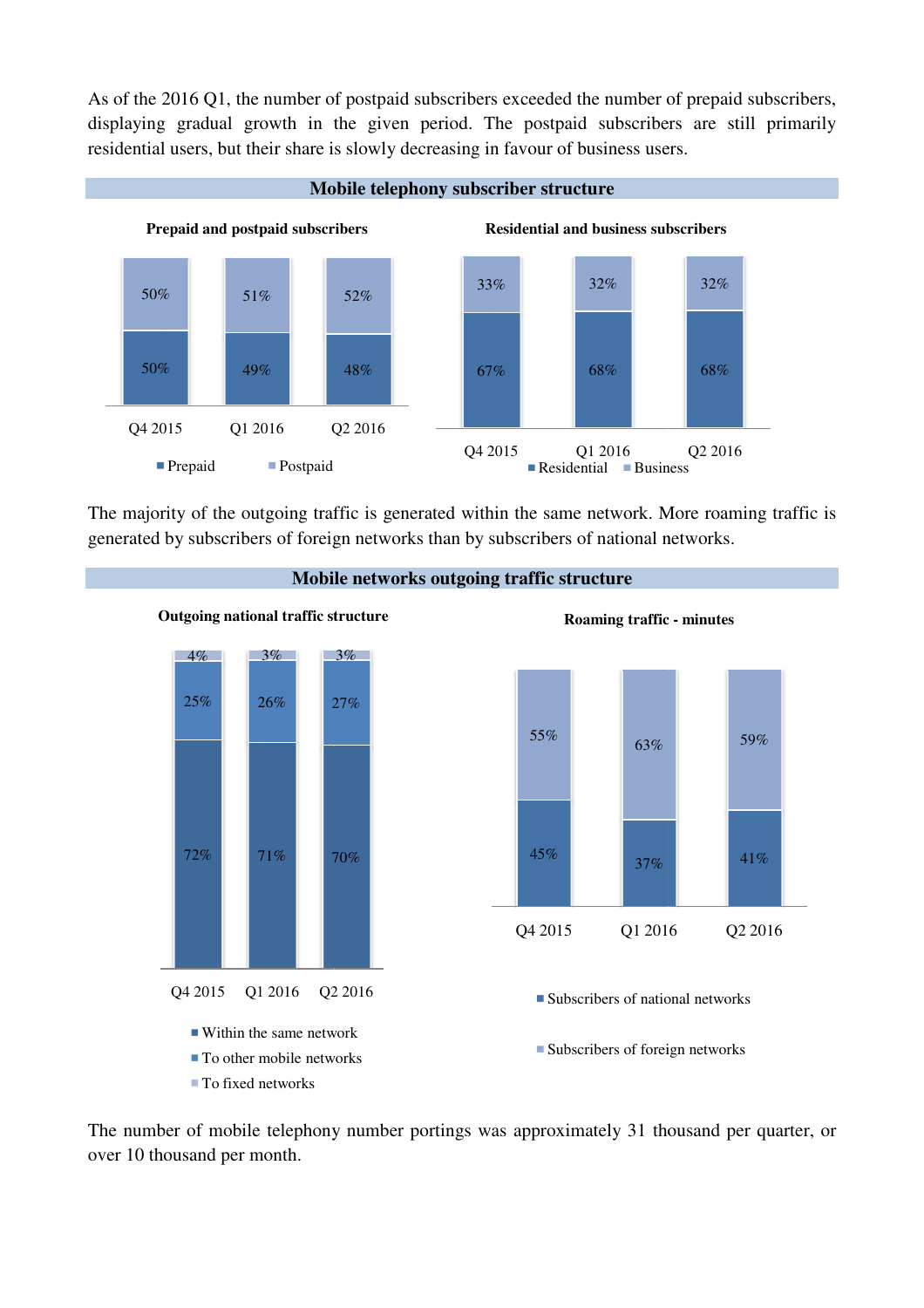**Mobile telephony number portings per quarter** 



Market shares in terms of the number of users did not change over the analyzed quarters.



According to the ITU definition<sup>1</sup>, mobile-broadband subscribers refer to the *standard (active) subscribers to mobile networks that provide download speeds of at least 256 kbit/s who have accessed the Internet over IP in the last 3 months (excluding standard SMS and MMS messages),* as well as *data-only mobile-broadband subscriptions that do not include voice services (modem/dongle or additional bundle).* 



1 ITU definicija za kod i271mb\_active i i271md

 $\overline{a}$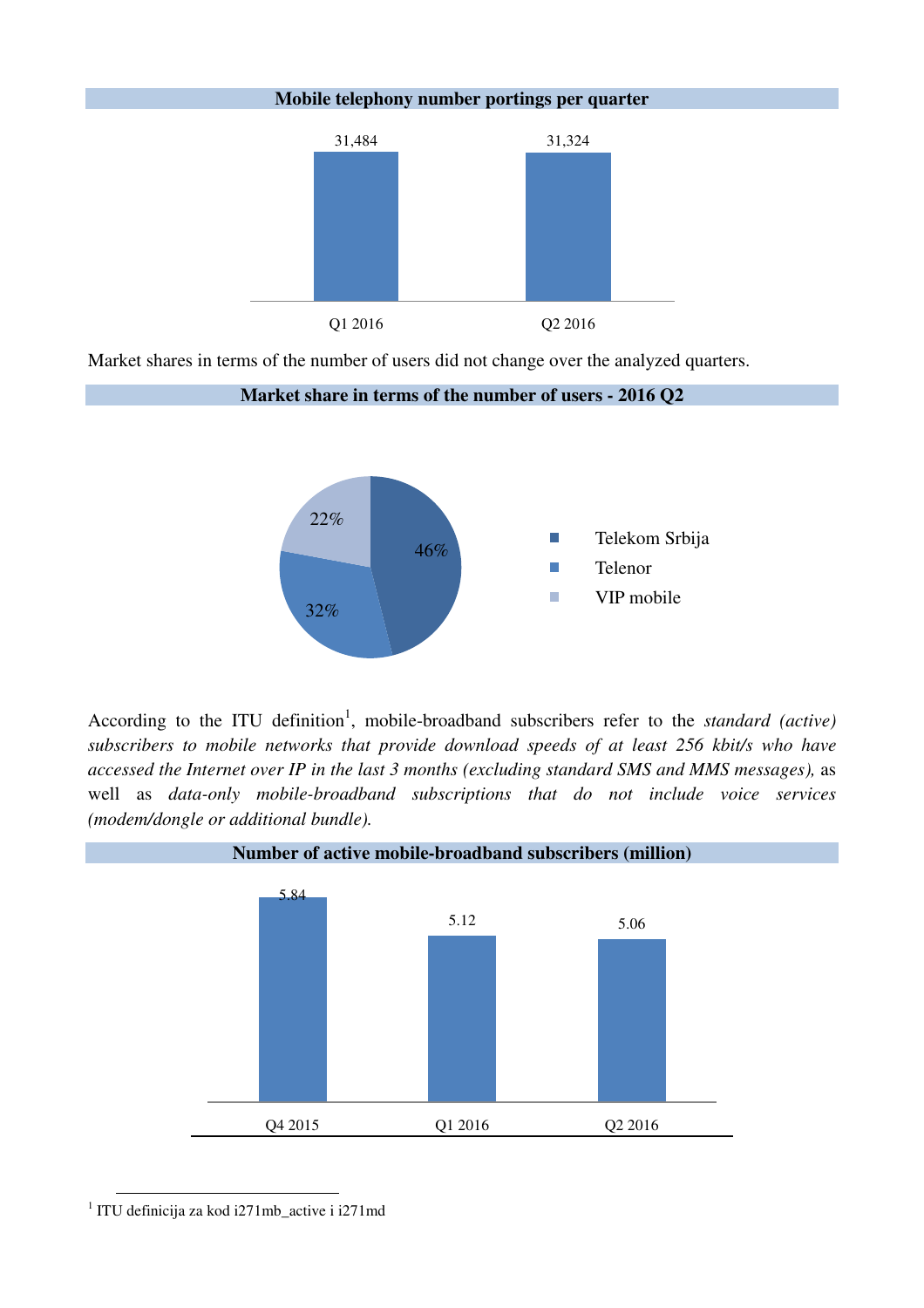### **Internet Services**

Up to 30 June 2016, the Internet services were provided by 208 registered operators. The number of fixed broadband Internet access subscribers was approximately 1.3 million.



**The number of fixed broadband Internet access subscribers (million)** 

The majority of fixed broadband Internet access subscribers use xDSL or cable access, in both quarters.



The majority of subscribers use access rates between 10 Mbit/s and 30 Mbit/s.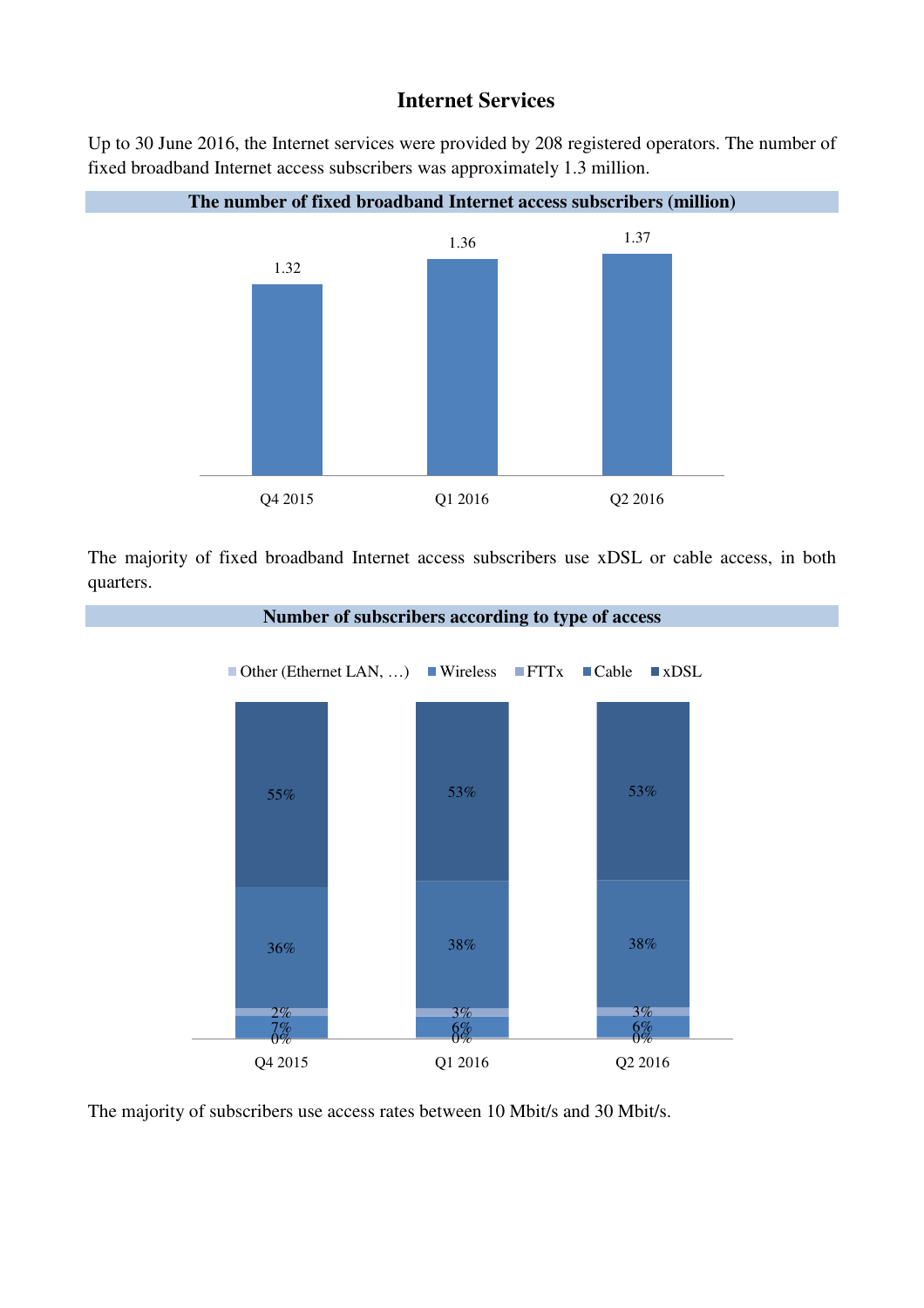#### Number of fixed broadband Internet subscribers according to access rate (thousand)



<sup>10</sup> Mbit/s to 30 Mbit/s

The market shares in terms of subscriber numbers did not change over the three-month period.



#### Market share in terms of number of fixed broadband Internet subscribers - 2016 Q2

## **Media Content Distribution**

Up to 30 June 2016, media content distribution services were provided by 88 registered operators. The number of media content distribution service subscribers was approximately 1.6 million.